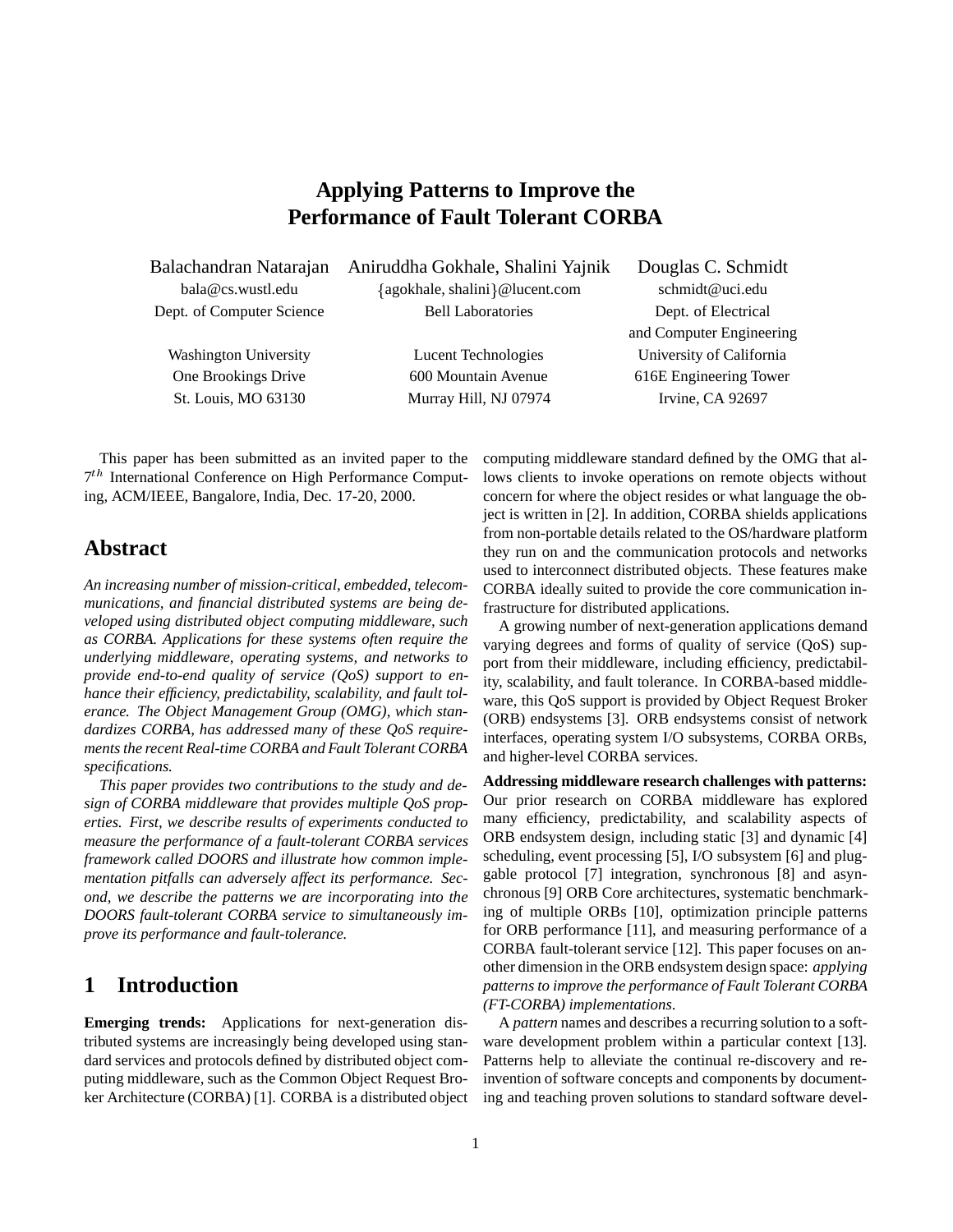opment problems. For instance, patterns are useful for documenting the structure and participants in common communication software micro-architectures like *Active Objects* [14] and Brokers [15]. These patterns are generalizations of objectstructures that have been used successfully to build flexible, efficient, event-driven, and concurrent communication software, including ORB middleware.

In general, patterns can be categorized as follows:

**Design patterns:** A design pattern [13] captures the static and dynamic roles and relationships in solutions that occur repeatedly when developing software applications in a particular domain. The design patterns we apply to improve the performance of FT-CORBA include: *Abstract Factory, Active Object, Chain of Responsibility, Component Configurator, and Strategy*.

**Architectural patterns:** An architecture pattern [14] expresses a fundamental structural organization schema for software systems that provides a set of predefined subsystems, specifies their responsibilities, and includes rules and guidelines for organizing the relationships between them. The architectural patterns we apply to improve the performance of FT-CORBA include: *Leader/Followers and Reactor*.

**Optimization principle patterns:** An optimization principle pattern [11] documents rules for avoiding common design and implementation mistakes that degrade the performance, scalability, predictability, and reliability of complex systems. The optimization principle patterns we applied to improve performance of FT-CORBA include: *optimizing for the common case, eliminating gratuitous waste, and storing redundant state to speed up expensive operations*.

**Paper organization:** The remainder of this paper is organized as follows: Section 2 summarizes the recently adopted Fault Tolerant CORBA (FT-CORBA) specification. Section 3 describes empirical benchmarks we conducted to compare the performance of a load-balancing application implemented with and without using DOORS, which is our FT-CORBA middleware; Section 4 describes the patterns we are using to improve the performance of the DOORS FT-CORBA service; and Section 5 presents concluding remarks.

# **2 Overview of the Fault Tolerant CORBA Specification and DOORS**

The Fault Tolerant CORBA (FT-CORBA) [16] specification defines a standard set of interfaces, policies, and services that provide robust support for applications requiring high reliability. The fault tolerance mechanism used to detect and recover from failures is based on *entity redundancy* [17]. Naturally, in FT-CORBA the redundant entities are replicated CORBA objects.

Replicas of a CORBA object are created and managed as a "logical singleton" [13] composite object. Figure 1 illustrates the key components in the FT-CORBA architecture. All



Figure 1: The Architecture of Fault Tolerant CORBA

components shown in the figure are implemented as standard CORBA objects, *i.e.*, they are defined using CORBA IDL interfaces and implemented using servants that can be written in standard programming languages, such as Java, C++, C, or Ada. The functionality of each component is described below.

**Interoperable object group references (IOGRs):** FT-CORBA standardizes the format of interoperable object references (IOR) used for the individual replicas. An IOR is a flexible addressing mechanism that identifies a CORBA object uniquely [1]. In addition, it defines an IOR for composite objects called the *interoperable object group reference* (IOGR).

FT-CORBA servers can publish IOGRs to clients. Clients use these IOGRs to invoke operations on servers. The clientside ORB transmits the request to the appropriate server-side object that handles the request. The client application need not be aware of the existence of server object replicas. If a server object fails, the client-side ORB cycles through the object ref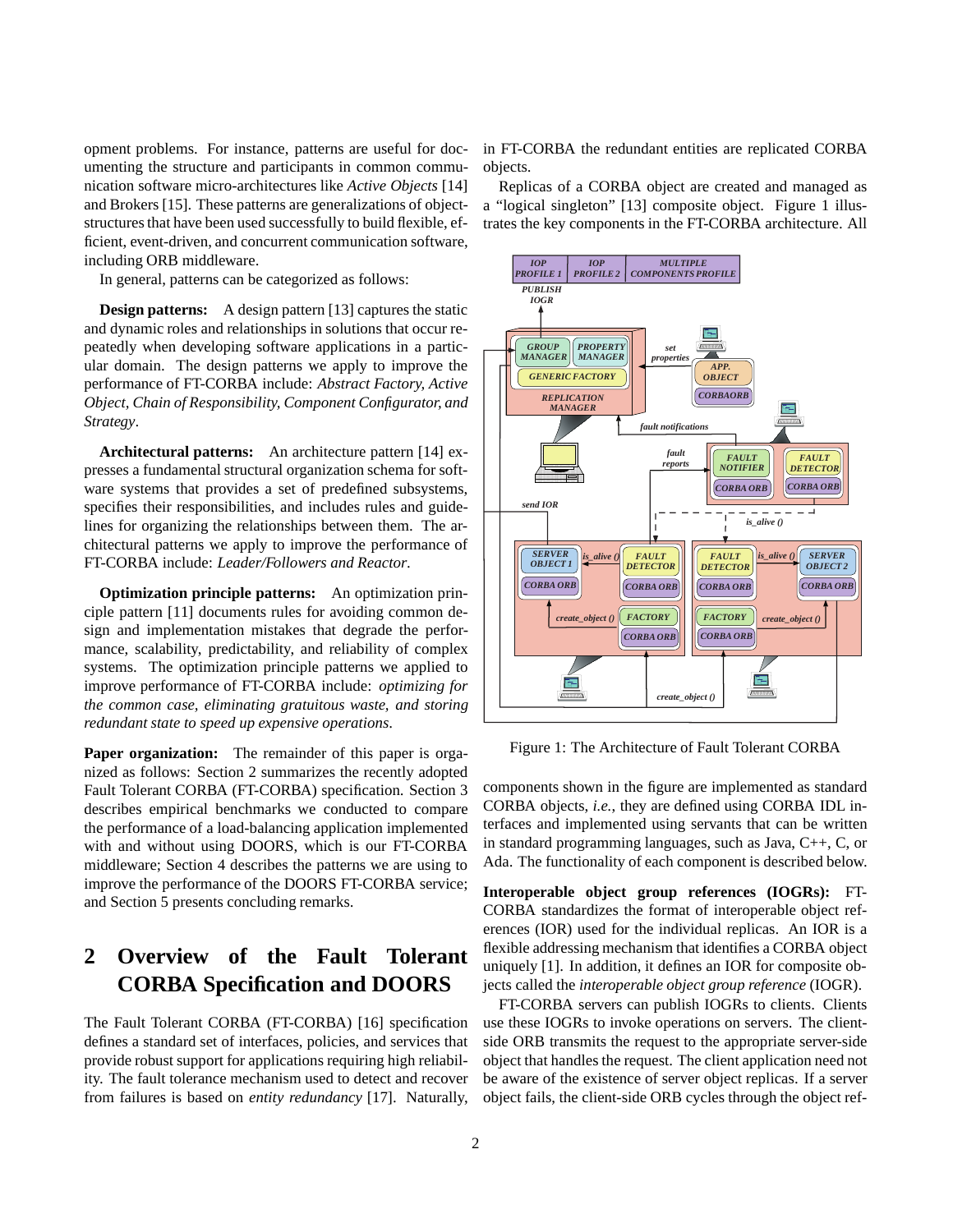erences contained in the IOGR until the request is handled successfully by a replica object. The references in the IOGR are considered invalid only if all server objects fail, in which case an exception is propagated to the client application.

**ReplicationManager:** This component is responsible for managing replicas and contains the following three components:

**1. PropertyManager:** This component allows properties of an object group to be selected. Common properties include the replication style, membership style, consistency style, and initial/minimum number of replicas. Example replication styles include the following:

- COLD PASSIVE In this replication style, the replica group contains a single primary replica that responds to client messages. If a primary fails, a backup replica is spawned on-demand to function as the new primary.
- WARM PASSIVE In the WARM PASSIVE replication style, the replica group contains a single primary replica that responds to client messages. In addition, one or more backup replicas are pre-spawned to handle crash failures. If a primary fails, a backup replica is selected to function as the new primary and a new backup is created to maintain the replica group size constant.
- $\bullet$  ACTIVE In the ACTIVE replication style all replicas are primary and handle client requests independently of each other. To ensure a single reply sent to the client and to maintain consistent state amongst the replicas, a special group communication protocol is necessary.

Membership of a group and data consistency of the group members can be controlled either by the FT-CORBA infrastructure or by applications. FT-CORBA standardizes both application-controlled and infrastructure -controlled membership and consistency styles.

**2. GenericFactory:** For the infrastructure-controlled membership style, the ReplicationManager uses the GenericFactory to create object groups and individual members of an object group.

**3. ObjectGroupManager:** For application-controlled memberships, applications use the ObjectGroupManager interface to create, add, or delete members of an object group.

**Fault Detector and Notifier:** FaultDetectors are CORBA objects responsible for detecting faults via either a *pull-based* or a *push-based* mechanism. A *pull-based* monitoring mechanism periodically polls applications to determine if their objects are "alive." FT-CORBA requires application objects to implement a PullMonitorable interface that exports an is alive operation. A *push-based* monitoring mechanism can also be implemented. In this scheme, which is also known as a "heartbeat monitor," applications implement a PushMonitorable interface and send periodic heartbeats to the FaultDetector.

FaultDetectors report faults to FaultNotifiers. In turn, the FaultNotifiers propagate these notifications to a ReplicationManager, which performs recovery actions. In addition, other applications in the system that are interested in monitoring fault activity can register with the FaultNotifiers to receive their events. More complex applications can provide FaultAnalyzers to expand, correlate, condense, and analyze fault reports. The functionality provided by FaultAnalyzers is usually platform- and application-specific, *e.g.*, a sequence of fault reports can be correlated to identify a single failure condition.

**Logging and Recovery:** FT-CORBA defines a logging and recovery mechanism that is responsible for intercepting and logging CORBA GIOP messages from client objects to servers. Distributed applications can employ this mechanism via an infrastructure-controlled consistency style. If a failure occurs, a new replica is chosen to become the "primary." The recovery mechanism then re-invokes the operations that were made by the client, but which did not execute due to the primary replica's failure. In addition, it retrieves a consistent state for the new replica. The logging and recovery mechanism ensures that failovers are transparent to applications. For the application-controlled consistency style, applications are responsible for their own failure recovery.

FT-CORBA is designed to prevent single points of failure within a distributed object computing system. As a result, each component described above must itself be replicated. Moreover, mechanisms must be provided to deal with potential failures and recovery.

# **3 Benchmarking the Performance of DOORS Fault Tolerant CORBA**

This section describes the results of benchmarking studies we conducted to measure the impact of FT-CORBA on distributed application performance. All tests were run using the *Distributed Object-Oriented Reliable Services* (DOORS), which is our implementation of the FT-CORBA specification. We have chosen a bandwidth-intensive application for our experiments to quantify the impact of FT-CORBA on its performance and availability. The results presented in this paper are one of the first empirical benchmarks of an implementation of the OMG Fault Tolerant CORBA specification, which was adopted recently.

A key goal in conducting these benchmarks is to quantify the effect of the heartbeat/polling interval on the following: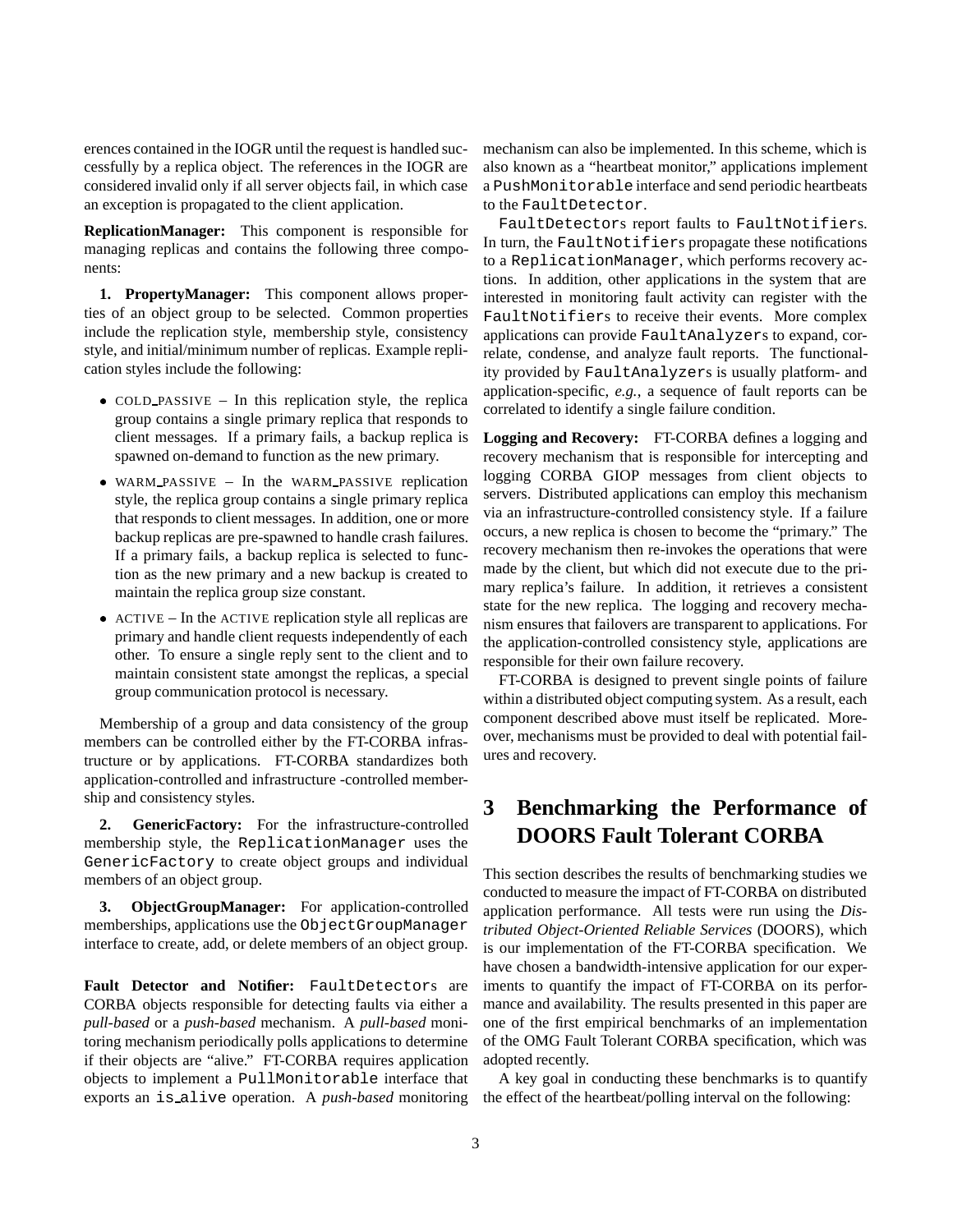- 1. The *detection time* incurred by DOORS to detect failures;
- 2. The *response time* required for clients to connect to a new primary in the event of the failure of an existing primary;

Our experiments assumed a single-failure model, where no nested failures can occur while the system is recovering from a previous failure condition. Moreover, DOORS assumes that all faults arise from object or host crashes, in accordance with the FT-CORBA specification [16]. In particular, the FT-CORBA specification does *not* support:

- *Network partitioning faults* where objects and hosts become unreachable although they themselves may not have crashed;
- *Commission faults* where objects or hosts generate incorrect results; or
- *Design or programming faults* that are caused by poor design or programming errors.

#### **3.1 Overview of Benchmarking Testbed**

This section outlines our testbed environment and experimental setup.

**Synopsis of hardware/software platform:** To minimize network latency and jitter, our benchmarks focus primarily on running different service components of DOORS on a single endsystem–a 167 MHz UltraSPARC processor with 128 Mbytes of RAM running SunOS 5.7. Running all components on one endsystem allows us to measure the worst-case overhead of FT-CORBA that stems from the polling and heartbeat messages generated by the infrastructure and application components. We used the GNU EGCS compiler with the default optimization level specified by the -O option. To improve the performance baseline, all executables were linked using static libraries.

The DOORS FT-CORBA framework ran on version 1.1 of the TAO [3] ORB. We chose TAO because it is an open-source, highly optimized, CORBA-compliant ORB suited for applications with stringent QoS requirements. In addition, it is the first ORB to implement the following ORB-level enhancements defined by the FT-CORBA standard:

- Support for the interoperable object group reference (IOGR) described in Section 2; and
- The ability of the client-side ORB to failover transparently from one IOR to other within an IOGR without the client application being aware of this failover.

Without these ORB features, it would not be possible to experiment with *transparent* client-side failover.

**Synopsis of performance benchmarks:** Our benchmarking testbed is designed to quantify the following four metrics:

**1. Fault detection time**, which measures the time taken by DOORS to detect faults for different heartbeat/polling interval values. This latency depends on the rate at which a FaultDetector sends is alive ping calls to a server replica object.

**2. Recovery time**, which measures the time taken by the DOORS framework to establish a new primary if a primary replica fails. We measured the recovery time for different polling intervals. This latency approximates the amount of overhead DOORS incurs when it performs failure recovery on behalf of a server object. It also indicates the amount of time that DOORS needs to re-establish a stable system state.

**Synopsis of experimental application configuration:** Our experimental testbed is based on TAO's load balancing service. This service balances the load on a group of CORBA servers by forwarding the requests to different servers in the group according to a particular selection property, such as round-robin or randomized. We adapted the TAO load balancing service to run under the DOORS's FT-CORBA implementation. Moreover, we added a shutdown operation to the service so that we could simulate object crashes.

We selected the load balancing service for our benchmark because requirements for fault tolerance in largescale distributed systems often necessitate load balancing. To minimize network delay and jitter, we ran the experiments by registering two copies of the load balancing service with a FaultDetector on the same host. This FaultDetector monitored the load balancing service objects using the PullMonitorable (polling) style of faultdetection with a WARM PASSIVE replication style.

In the WARM PASSIVE replication style, the replica group contains a single primary replica that responds to client messages. In addition, one or more backup replicas are defined to handle crash failures. If a primary fails, however, a backup replica is selected to function as the new primary and a new backup is created to maintain a constant replica group size. The recovery mechanism simply restarts the load balancing object.

The DOORS framework focuses on the passive replication style, *i.e.*, only one copy of the replica acts as a primary. In our experiments we did not test the COLD PASSIVE replication style since it is a degenerate case of WARM PASSIVE where only the primary replica runs and all the backups are dormant. In practice, most production applications use the WARM PASSIVE replication scheme for fault tolerance.

#### **3.2 Measuring Failure Detection Time on the Server-side**

**Rationale:** We define the failure detection time on the server-side as the time taken by the fault detector *i.e.*, the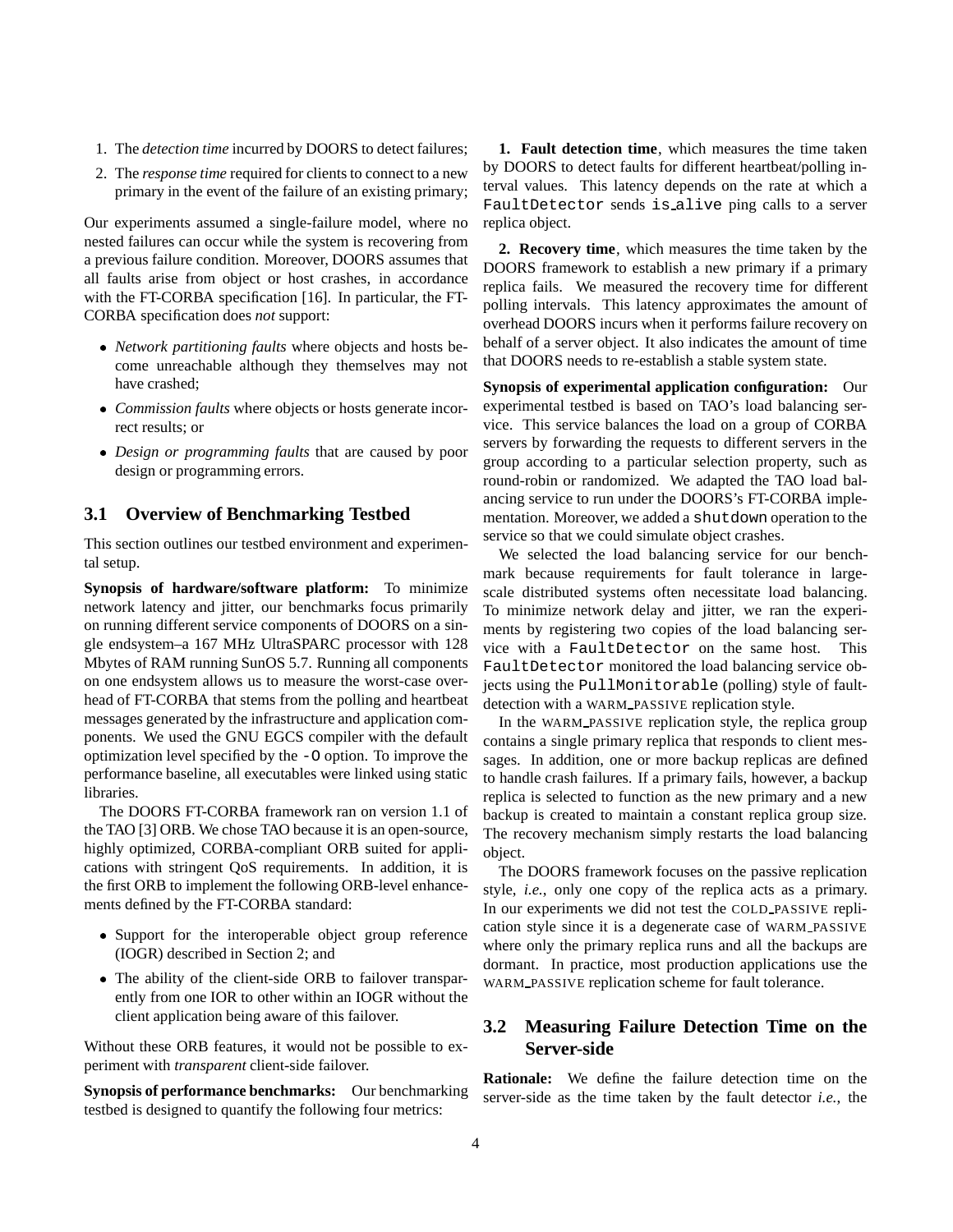FaultDetector, to detect a failure. In general, failure detection time is non-constant for the FT-CORBA infrastructure or an application since it depends on the type and rate of failures an application encounters. Moreover, failure detection time depends on the polling interval.

**Methodology:** A manager program requests the Replica Manager to start the replicas. After the replicas are running, the FaultDetectors begin polling them at constant intervals of time. We then allow a client to connect to the primary replica. At this point, we invoke the server object's shutdown operation, which initiates the fault detection process in the FaultDetector.

We measure the failure detection time as the time between the failure of the primary replica and the time when the FaultDetector actually detects a failure. To measure the failure detection time, we recorded two time stamps:

- 1. The first time stamp was recorded when the primary was killed.
- 2. The second timestamp was recorded when the FaultDetector detects the failure of the primary.

We conducted several iterations of this experiment by killing the primary replica at randomly selected times. To measure the impact on fault detection times, however, we killed the replica only after allowing the system to stablize from the previous fault. We allow the system to stabilize before injecting a new fault since DOORS–like most fault tolerance frameworks–cannot handle *nested failures*, *i.e.*, additional failures that occur while failure recovery is in progress.

This single recovery restriction stems from the highly complex nature of handling additional faults while the system is recovering and stabilizing itself from previous failures. It does not, however, preclude DOORS from handling faults for entities not directly involved in the recovery process. Moreover, as explained in Section 4, we are continually optimizing DOORS to reduce its recovery and stabilization overhead.

**Failure detection time in DOORS:** Figure 2 shows the minimum, average, and maximum failure detection times for different polling intervals.

**Analysis:** Figure 2 indicates the following:

- As the polling interval increases, the failure detection time also increases.
- On average, the failure detection time is half the polling interval.
- The best-case failure detection occurs when the primary is killed just before the next poll message is sent by the detector to the killed replica.



Polling Interval (seconds)<br>Figure 2: Effect of Different Polling Intervals on Failure Detection Times

 The worst-case behavior is depicted when the primary is killed just after a poll message is sent by the detector to the killed replica.

These results suggest that for applications requiring high availability, the polling intervals should be minimized. Overly small polling intervals increase the number of messages in the network, however, which may be problematic over low-speed network links.

#### **3.3 Measuring Fault Detection and Recovery Times on the Client-side**

**Rationale:** A client invoking a remote operation will experience some delay if its server fails during the operation. This delay has two parts:

- 1. The time taken by the infrastructure to detect the fault; and
- 2. The time taken by the infrastructure to promote a backup to become the primary.

Below, we describe experiments conducted to measure the combination of these times, which is the actual delay experienced by a client.

**Methodology:** As described in Section 3.2, to measure the effect of failures, and to compute the total recovery time, we allow clients to connect to the primary replica. After clients connect to the primary replica, we terminate the primary replica by invoking the server object's shutdown operation. For the client-side failover measurement, we start a timer in the client when the shutdown operation is invoked.

When the DOORS's FaultDetector detects a failure it reports this failure to the ReplicationManager. In turn,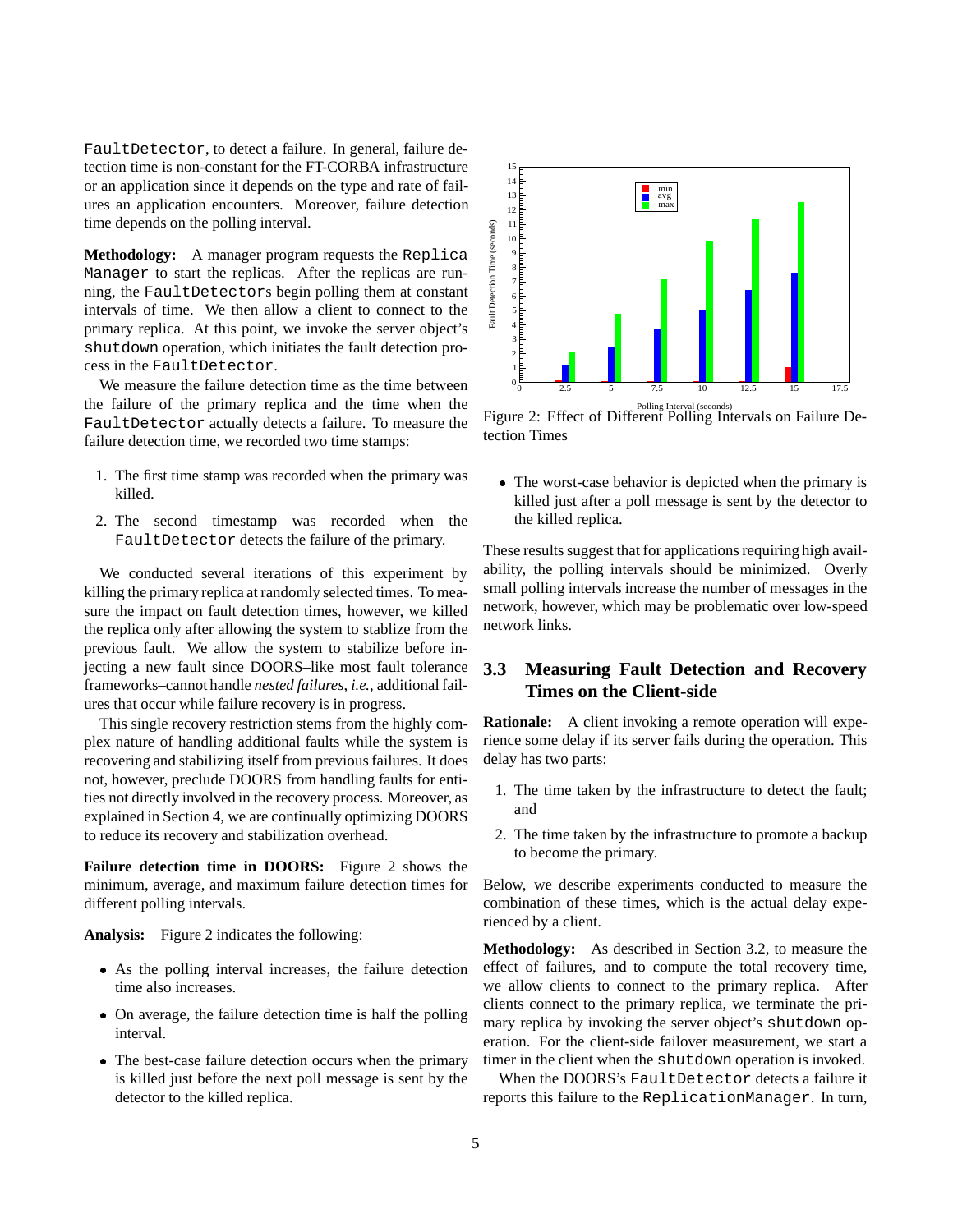the ReplicationManager selects a backup copy amongst the replicas and promotes it to become the new primary. Simultaneously, the ReplicationManager creates a new backup to maintain a consistent replica group size. It then notifies the new primary of its change in status by invoking the primary's become primary operation, which enables the new primary to respond to client requests. At this point, we stop our client-side timer and compute the failover time observed by the client.

**Fault detection and recovery time measurements:** We measured the recovery time as outlined above. We set the polling interval to be half the global value of the heartbeat interval. The global value of the heartbeat interval is the time period in which the different components of DOORS send heartbeats to their immediate monitors. The recovery times measured for this benchmark are shown in Figure 3.



Figure 3: Effect of Different Polling Intervals on Recovery Times

**Analysis:** The results depicted in Figure 3 illustrate the client's observed recovery time, which comprises:

- 1. The *fault detection time*, which in the average case is roughly half the polling interval, as shown in Section 3.2 and illustrated by Figure 2; and
- 2. The *replica group management time*, which is the time to elect a new backup as the primary and start a new backup to maintain the replica group size constant.

Subtracting the failure detection time (shown in Figure 2) from the total recovery time (shown in Figure 3) reveals that maintaining a constant replica group size in the event of a failure requires  $\sim$  5 seconds in the best, worst, and average cases, irrespective of the polling interval. These results indicate that there is a lower bound on maintaining a constant replica group size after failure has occurred.

Our results underscore the importance of choosing the correct heartbeat/polling interval to optimize performance. For instance, a large heartbeat/polling interval yields long detection and recovery times. Conversely, a short heartbeat can yield false failure reports. As an example, our experiments showed that by reducing the shortest heartbeat interval from 5 seconds to 2 seconds, the DOORS' SuperWatchDog, which monitors the FaultDetectors for failures, reports a false failure of its ReplicationManager, which causes the SuperWatchDog to erroneously launch a new instance of the ReplicationManager.

#### **3.4 Measuring Time-to-Stability**

**Rationale:** In addition to detecting failures and taking corrective actions, FT-CORBA middleware must perform the following additional activities:

- 1. Start new servers on the nodes where they have failed;
- 2. Migrate backups to a different node due to a node crash; and
- 3. Inform clients of changes to object references.

Activity 3 can be complex since the FT-CORBA specification strives to make system failures transparent to clients. In particular, after a client obtains an object reference, it can invoke calls on this reference repeatedly. If there are changes to the references, the FT-CORBA middleware is responsible for performing any necessary redirections to the replicas. Thus, it is necessary to determine the overhead on the fault tolerant system since it affects how long the system requires to re-establish a stable state.

Each FT-CORBA fault tolerant implementation has a time period to attain stability after a failure for every replication style that it supports. This "time-to-stability" is the elapsed time from the point of detection of a failure by the FaultDetector, to the point where the ReplicationManager has brought the system into a stable state by updating all the internal tables and states. Determining this time-to-stability is important since any intervening error detection and recovery activities may be erroneous if a system experiences new faults before stability is restored.

**Methodology:** We determine the time-to-stability in DOORS by measuring the time required to perform the following activities:

- 1. Promote a backup to a primary after detecting a fault;
- 2. Start a new backup copy;
- 3. Update the ReplicationManager's internal tables that hold information such as fault tolerance properties and IOGR of all the managed object groups; and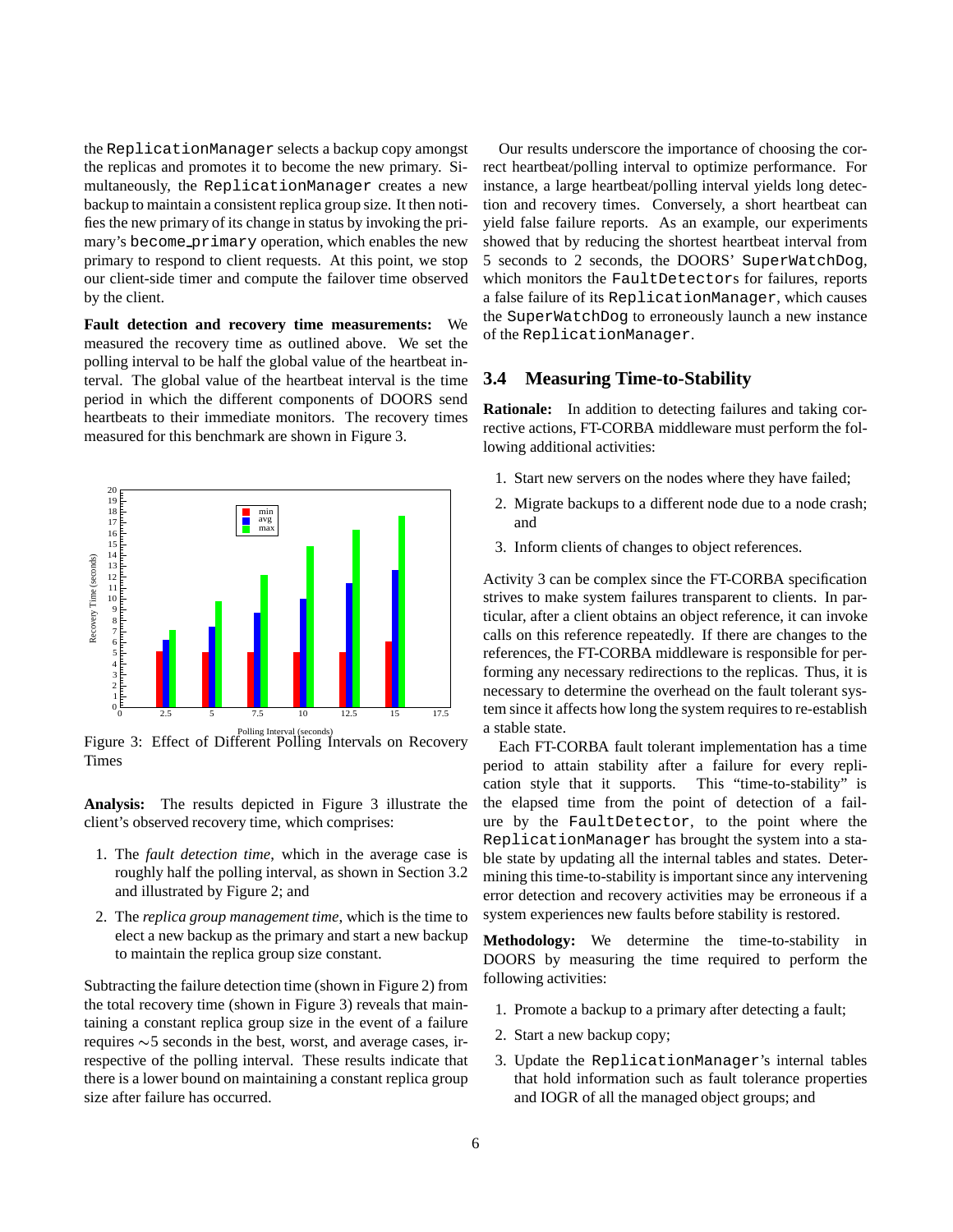4. Update the Naming Service with the new interoperable object group reference (IOGR) that we create.



The sum of all these reveals DOORS' time-for-stability. Figure 4 shows the time-for-stability in DOORS.

Polling Interval (seconds) Figure 4: Variation of the Time-to-Stability After a Failure for Different Polling Intervals

**Analysis:** Figure 4 demonstrates that DOORS's time-tostability is relatively constant, which indicates that its overhead does not depend on the polling intervals. We also observed during our experiments that if a failure occurs during the recovery phase the FaultDetector missed polling cycles because the thread that detects failure of a server also performs the recovery. Thus, after detecting the failure it starts the recovery phase and is not ready to poll the server object and any failures during this phase go undetected.

In general, however, a fault tolerant framework must incur a small time-to-stability after recovering from a fault. For applications that require  $24\times7$  availability, the stabilization intervals incurred by DOORS may be unacceptable. To pinpoint the sources of overhead in our time-to-stability operations, we analyzed the DOORS code and determined the following activities contribute to this overhead:

- 1. The ReplicationManager finds the entry for the failed replica from its internal tables.
- 2. It then obtains a reference to the FaultDetector which reported it the failure from the Naming Service and then requests the FaultDetector to de-register the replica.
- 3. Next, the ReplicationManager determines if the failed object was a backup or a primary replica.
- 4. If a primary replica failed, the ReplicationManager selects a backup to promote to the primary.
- 5. The ReplicationManager now proceeds to select a location where it can start a new backup to maintain a constant replica group size. This involves the following steps:
	- (a) The ReplicationManager obtains the reference to a FaultDetector at the selected location from the Naming Service.
	- (b) It then tries to determine if a replica at that location already exists. It does this by trying to obtain a reference to a replica at that location and polling it to determine if it is alive.
	- (c) If a replica at that location does not exist, the ReplicationManager requests the FaultDetector at the selected location to start a new replica. The ReplicationManager thread is blocked until the FaultDetector has started a new replica and the replica has registered itself with the Naming Service and the FaultDetector.
	- (d) The ReplicationManager then queries the Naming Service a finite number of times for the IOR of the newly created replica. In between each query, the ReplicationManager in the current experiment is programmed to wait for 10 seconds. Thus, if the ReplicationManager is unable to obtain the reference in the first attempt, it will incur a 10 second overhead. We selected 10 seconds to give enough time for the replica to register with the Naming Service. Reducing this to a very low value, however, will increase the traffic between the ReplicationManager and the Naming Service since the former would require several attempts to obtain the reference to the newly created replica.
	- (e) Finally, the ReplicationManager obtains the IORs of all the replicas of the group and proceeds to create a new IOGR which is then registered with the Naming Service. This new IOGR is then sent back to the client ORB for it to use in subsequent requests.

# **4 Applying Patterns to Improve DOORS Fault Tolerant CORBA Performance**

Implementations of FT-CORBA, such as DOORS, are representative of complex communication software. Optimizing this type of software is hard since seemingly minor "mistakes," such as poor choice of concurrency architectures and data structures, lack of caching, and the inability to configure parameters dynamically, can adversely affect performance and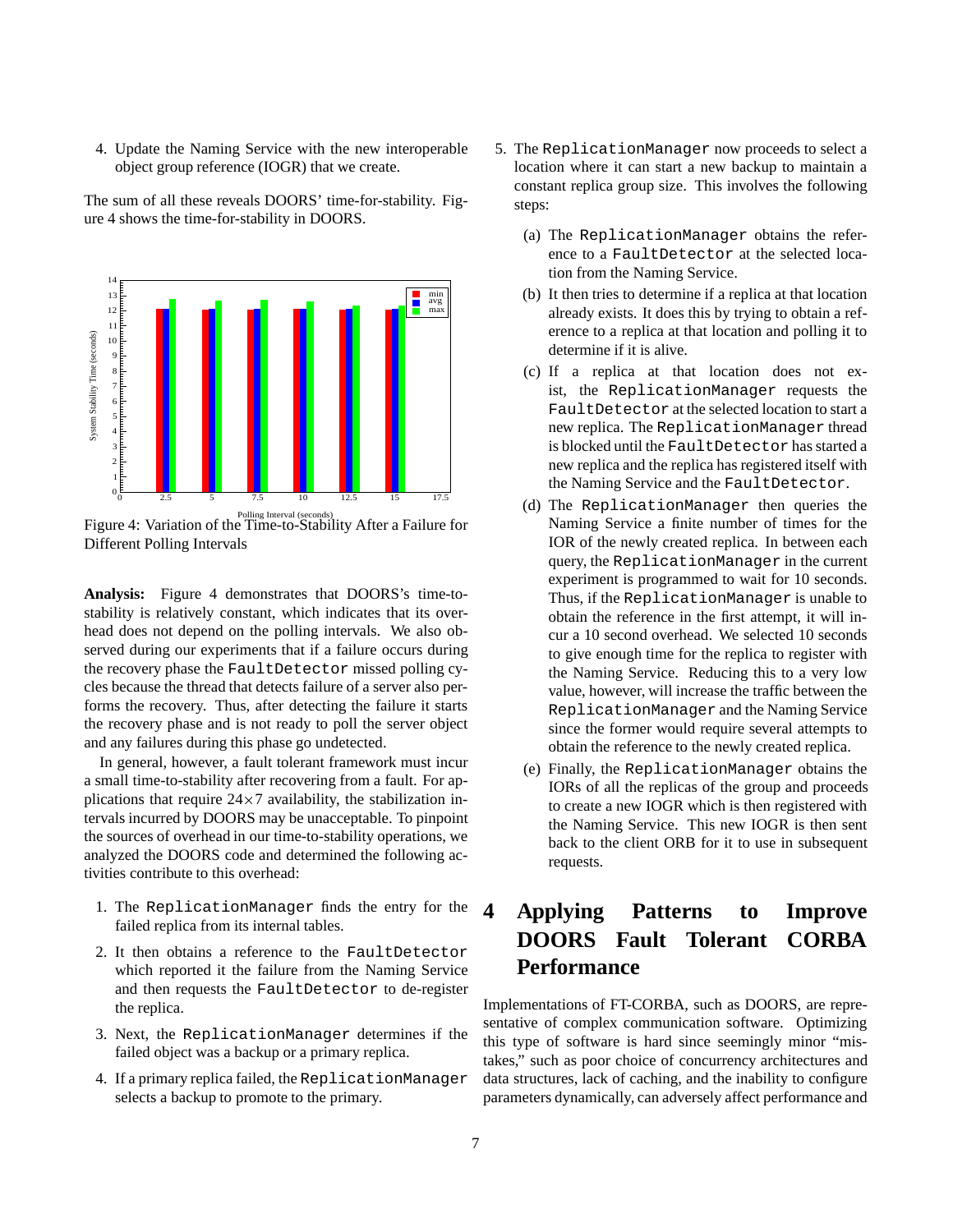| #              | <b>Problem</b>                       | <b>Pattern</b>                | <b>Pattern Category</b> |
|----------------|--------------------------------------|-------------------------------|-------------------------|
|                | Missed Polls in FaultDetector        | Leader/Followers              | Architectural           |
| 2              | Excessive overhead of recovery       | <b>Active Object</b>          | Design                  |
| 3              | Excessive overhead of service lookup | Optimize for the common case  | Optimization            |
|                |                                      | Eliminate gratuitous waste    | Optimization            |
|                |                                      | Store extra information       | Optimization            |
| $\overline{4}$ | Tight coupling of data structures    | Strategy                      | Design                  |
|                |                                      | <b>Abstract Factory</b>       | Design                  |
| 5              | Inability for dynamic configuration  | <b>Component Configurator</b> | Design                  |
| 6              | Property lookup                      | Chain of Responsibility       | Design                  |
|                |                                      | <b>Perfect Hash Functions</b> | Optimization            |

Table 1: Patterns for Efficient Implementations of FT-CORBA

availability. Therefore, developing high-performance, predictable, reliable, and robust software requires an iterative optimization process that involves (1) performance benchmarking to identify sources of overhead and (2) applying patterns to eliminate the identified sources of overhead. The patterns described in this section are shown in Table 1.

[18, 19] describe a family of optimization principle patterns and illustrate how they have been applied in existing protocol implementations, such as TCP/IP and CORBA IIOP, to improve their performance. Likewise, our prior research on developing extensible real-time middleware [20, 11] has enabled us to document the design, architectural, and optimization principle patterns used to improve performance and predictability.

This section focuses on the various design, architectural, and optimization principle patterns we are applying to systematically improve the performance of the DOORS FT-CORBA implementation. We focus on these patterns since our benchmarking results in Section 3 revealed they were the most strategic to improve the DOORS FT-CORBA performance.

In the following discussion, we outline the forces underlying the key design challenges that arise when developing highperformance FT-CORBA middleware, such as DOORS. We also describe which patterns resolve these forces and explain how these patterns are used in DOORS. In general, the absence of these patterns leaves these forces unresolved.

#### **4.1 Decoupling Polling and Recovery**

**Context:** In DOORS, FT-CORBA application objects operating under the PULL-based fault monitoring style are polled at specific intervals of time by a separate poller thread in the FaultDetector. In the event of failure, this poller thread identifies an application object crash and reports the failure to the ReplicationManager, which then performs the recovery. Since polling and error recovery are done in the same thread of control, the FaultDetector's poller thread can be blocked from polling other objects until the ReplicationManager has recovered from a failure.

**Problem:** The results of our performance benchmarks of DOORS described in Section 3 reveal that in the event of failure, the FaultDetector's polling thread misses a poll since the thread is blocked until the ReplicationManager recovers from the failure. This behavior is unacceptable for systems requiring high availability. A naive solution would be to create a separate polling thread for each application object. This strategy does not scale, however, as the number of objects polled by the fault monitor increase. Thus, the force that must be resolved involves ensuring the FaultDetector polls all application objects at the specified intervals, even when the poller thread is blocked during failure recovery.

**Solution**  $\rightarrow$  the Leader/Followers pattern: An effective way to avoid unnecessary blocking is to use the *Leader/Followers* pattern [14]. This pattern provides an efficient concurrency model where multiple threads take turns sharing a set of event sources in order to detect, demultiplex, dispatch, and process service requests that occur on these event sources.

**Using the Leader/Followers pattern in DOORS:** Figure 5 illustrates how this pattern is implemented in DOORS's FaultDetector. A pool of threads is allocated *a priori* to poll a set of application objects. One thread is elected as the leader to monitor the application objects. When a failure is detected, one of the follower threads is promoted to become the new leader, which then polls the remaining application objects. In contrast, the previous leader thread informs the ReplicationManager of the failure and blocks until recovery completes, at which point the previous leader thread becomes a follower. This pattern resolves the force of polling all application objects, even when the poller is blocked on the recovery of a failed object.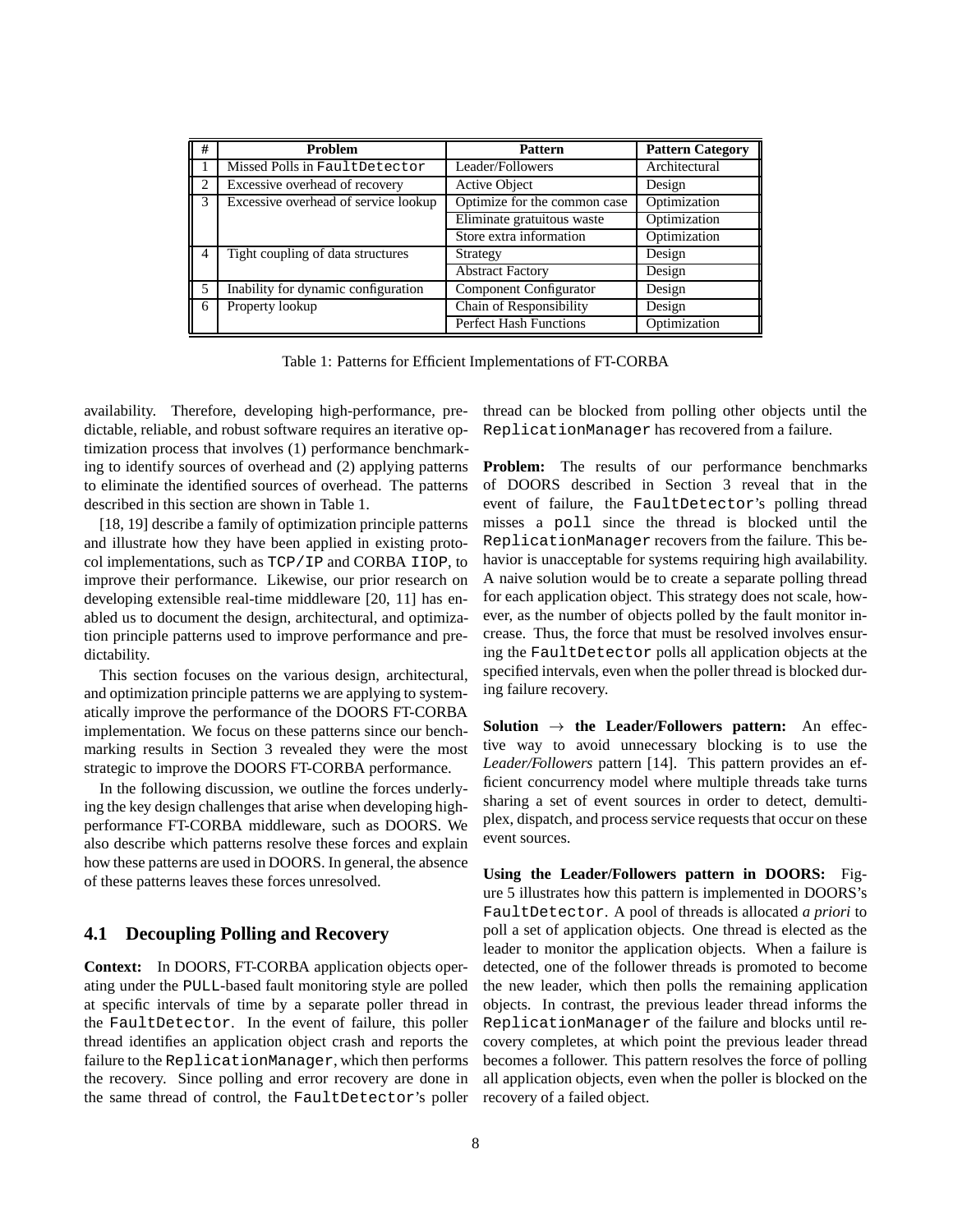



### **4.2 Decoupling Recovery Invocation and Execution**

**Context:** when the PULL-based monitoring style is used in the DOORS implementation, the poller thread of the FaultDetector is responsible for polling application objects at constant time intervals. Each time an application object fails to respond to the poll message, the FaultDetector must report the failure to the ReplicationManager. In contrast, the ReplicationManager can receive several such failure requests from one or more FaultDetectors. The DOORS's ReplicationManager serializes the failure report requests by handling them sequentially. For performancesensitive applications with high availability requirements, it is imperative that the ReplicationManager be notified of failures and that recovery occur within a bounded amount of time.

**Problem:** Benchmarking results presented in Section 3 reveal that the system recovery and stabilization phase after a failure incurs significant overhead in DOORS. As discussed in Section 4.1, a failure notification to the ReplicationManager causes the FaultDetector's poller thread to block, which results in missed polls. In addition, this behavior precludes the propagation of failure reports from other application objects monitored by the same FaultDetector to the ReplicationManager. In DOORS, the ReplicationManager serializes all the failure reports, which degrades its responsiveness. In production systems, a ReplicationManager may receive many failure reports. Handling the failure reports sequentially incurs significant delay in the recovery process for queued requests.

A naive solution based on creating a thread per-report failure request scales poorly in a dynamic environment where failure requests may arrive in bursts. In addition, thread creation is expensive and inefficient programming may yield excessive synchronization overhead. Thus, the forces that must be resolved involve ensuring faster response to failure reports and faster recovery. Resolving these forces enables lower time to attain stability and hence higher availability.

**Solution**  $\rightarrow$  the Active Object pattern: An efficient way to optimize system recovery and stabilization is to use the *Active Object* pattern [14]. This pattern decouples method execution from method invocation to enhance concurrency and to simplify synchronized access to an object that resides in its own thread.

**Using the Active Object pattern in DOORS:** In DOORS, the invocation thread of the FaultDetector calls the report failure operation on the proxy object of the ReplicationManager which is exposed to it. Figure 6 shows how the FaultDetector can call the report failure operation on the ReplicationManager proxy. This call is made in the



Figure 6: Applying the Active Object Pattern in DOORS

FaultDetector's thread of control. The proxy then hands off the call to the scheduler of the ReplicationManager, which enqueues this call and returns control to the FaultDetector. The call is then dispatched to the ReplicationManager servant, which executes this call in the ReplicationManager's thread of control.

When several FaultDetectors registered with the ReplicationManager report a failure, the Active Object pattern simplifies synchronized access to the internal data structures of the DOORS's ReplicationManager. In addition, this pattern also minimizes extra locking and synchronization overhead.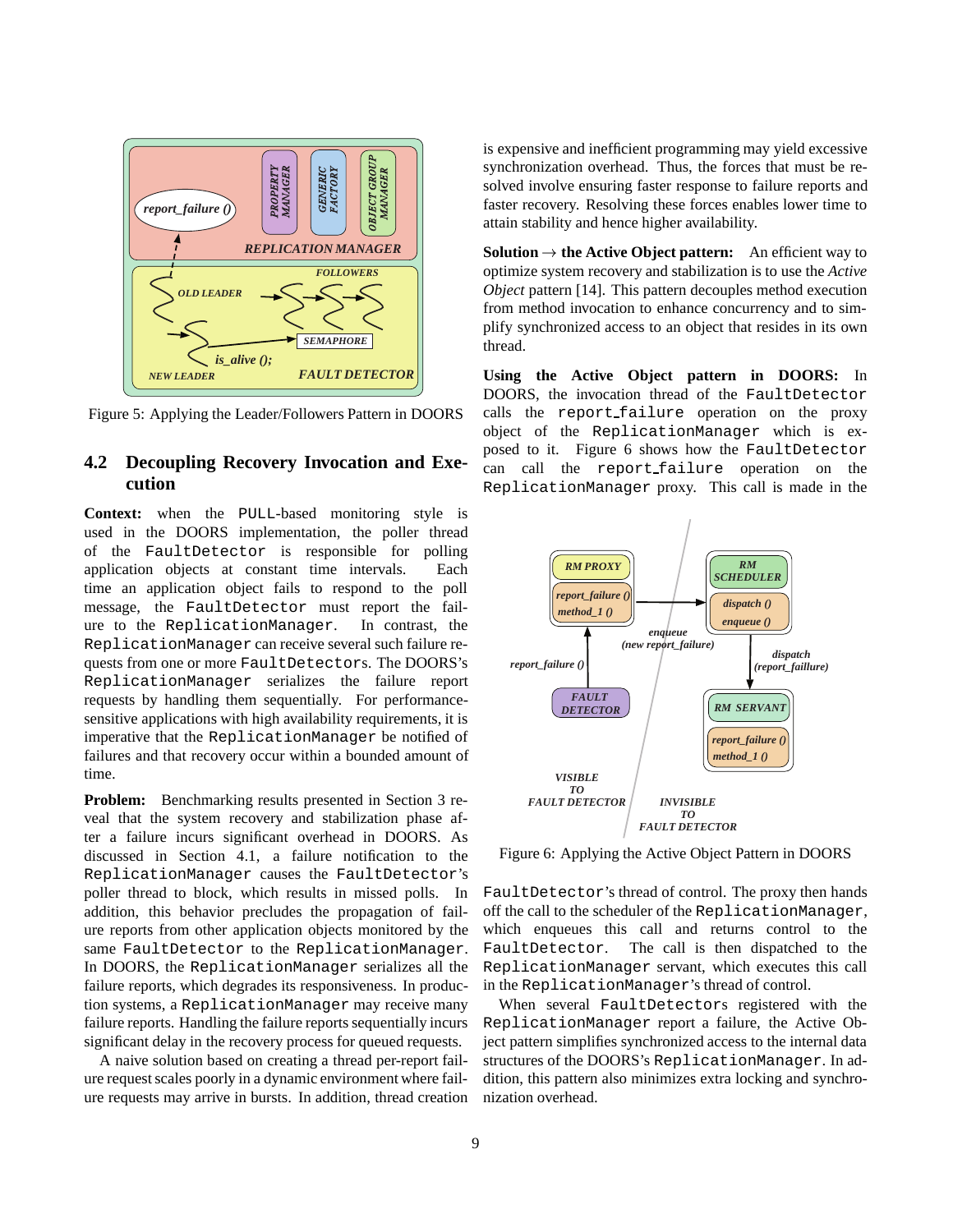#### **4.3 Caching Object References of FaultDetector in the ReplicationManager**

**Context:** During the object group creation and the recovery phase, the DOORS ReplicationManager delegates the creation of application objects to their associated factories as mandated by the FT-CORBA standard. The FT-CORBA standard does not specify how the FaultDetectors learn which application objects they monitor. Therefore, DOORS adopts a strategy whereby the ReplicationManager inform the FaultDetectors about the application objects they should monitor. To inform the FaultDetectors to start monitoring, however, the ReplicationManager must first obtain the FaultDetector object references. This process involves contacting the CORBA Naming Service or some other reference locator mechanism.

**Problem:** Section 3 reveals that one source of overhead in DOORS's time-to-stability is the time the ReplicationManager spends finding the Naming Service for the FaultDetector's object reference. In the common case the FaultDetector's object reference will not change, unless the FaultDetector itself has crashed. Thus, making a remote call to the Naming Service to obtain the FaultDetector's object reference incurs unnecessary overhead and delays the object group creation and recovery process. Hence, the force to be resolved involves minimizing the time spent in obtaining the object references of the FaultDetectors.

Solution  $\rightarrow$  Optimize for the common case by storing re**dundant information and eliminating gratuitous waste:** Unless the FaultDetector has itself crashed, there is no need for the ReplicationManager to obtain the object reference of the FaultDetector each time it is needed. Instead, it can cache this information, which avoids the roundtrip delay of invoking the Naming Service remotely.

**Optimizing for the common case in DOORS:** During initialization, the DOORS's ReplicationManager obtains the FaultDetector's object reference and stores it in an internal table, as shown in Figure 7. The only time DOORS must obtain a new object reference is when the FaultDetector crashes, which happens infrequently in a properly configured system. This optimization can improve the time to recovery and system stabilization significantly, thereby enhancing the performance and availability of the application.

#### **4.4 Support Interchangeable Behaviors**

**Context:** As explained in Section 2, the FT-CORBA standard specifies several properties, such as replication styles and fault monitoring styles, and their values, which can



Figure 7: Optimizing for the Common Case in DOORS

be set on a per-object group, per-type, or per-domain basis. In addition, the FT-CORBA standard provides operations to override these properties or to retrieve their values. The ReplicationManager that inherits the PropertyManager interface implements these operations. Moreover, efficient implementations are possible only when efficient data structures are used to store and access these properties. The choice of data structures depends on (1) the number of properties supported by the ReplicationManager and (2) the maximum number of different types of object groups that are permitted.

**Problem:** One way to implement FT-CORBA is to provide only static, non-extensible strategies that are hard-coded into the implementation. This design is inflexible, however, since components that want to use these options must (1) know of their existence, (2) understand their range of values, and (3) provide an appropriate implementation for each value. These restrictions make it hard to develop highly extensible services that can be composed transparently from configurable strategies.

**Solution**  $\rightarrow$  the Strategy pattern: An effective way to support multiple behaviors is to apply the *Strategy* pattern [13]. This pattern factors out similarities among algorithmic alternatives and explicitly associates the name of a strategy with its algorithm and state.

**Using the Strategy Pattern in DOORS:** We are enhancing different components of DOORS, such as the ReplicationManager and FaultDetector, to use the Strategy pattern. These enhancements enable developers of FT-CORBA middleware to configure these components with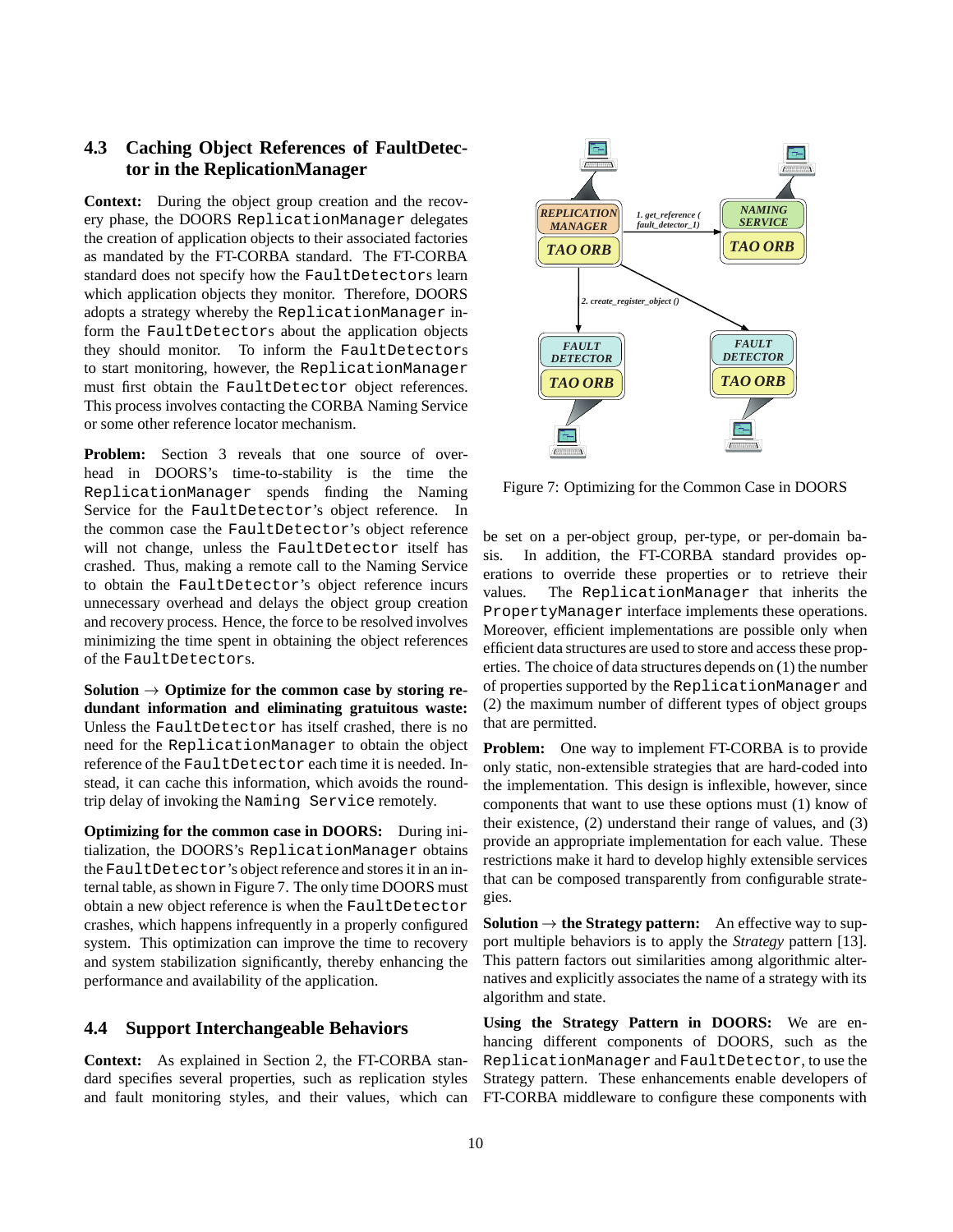implementations that are customized for their requirements. Figure 8 illustrates how the Strategy pattern is applied in DOORS. As shown in this figure, different replication styles



Figure 8: Applying the Strategy Pattern in DOORS

can be configured as strategies that are selectable by applications at run-time. Moreover, new strategies, such as AC-TIVE WITH VOTING, can be added without affecting existing strategies.

#### **4.5 Consolidating Strategies**

**Context:** Section 4.4 describes how the Strategy pattern can be applied to configure various requirements in the FT-CORBA service. There could be multiple strategies that offer various features, such as fault monitoring style or membership style. It is important to configure only semantically compatible strategies.

**Problem:** An undesirable side-effect from extensive use of the Strategy pattern in complex software is the maintenance problems posed by the possible semantic incompatibilities between different strategies. For instance, the FT-CORBA service cannot be configured with active replication style and application controlled membership style. In general, the forces that must be resolved to compose all such strategies correctly involve (1) ensuring the configuration of semantically compatible strategies and (2) simplifying the management of a large number of individual strategies.

**Solution**  $\rightarrow$  the Abstract Factory pattern: An effective way to consolidate multiple strategies into semantically compatible configurations is to apply the *Abstract Factory* [13] pattern. This pattern provides a single access point that integrates all strategies used to configure the FT-CORBA middleware, such as DOORS. Concrete subclasses then aggregate compatible application-specific or domain-specific strategies, which can be replaced *en masse* in semantically meaningful ways.

**Using the Abstract Factory Pattern in DOORS:** In the DOORS FT-CORBA implementation, abstract factories are used to encapsulate internal data structure-specific strategies in components such as ReplicationManager and FaultDetector. Figure 9 depicts how the property list in the DOORS ReplicationManager uses abstract factories. The property abstract factory encapsulates the different



Figure 9: Applying the Abstract Factory Pattern in DOORS

property strategies, such as the membership strategy, monitoring strategy, and replication strategy. By using a property abstract factory, DOORS can be configured to have different property sets conveniently and consistently.

#### **4.6 Dynamically Configuring DOORS**

**Context:** FT-CORBA implementations can benefit from the ability to extend their services *dynamically*, *i.e.*, by allowing their strategies to be configured at run-time. The FT-CORBA standard allows applications to dynamically set certain fault tolerance properties of the application's replica group registered with the ReplicationManager. These properties include the list of factories that create each replica object of the replica group or the minimum number of replicas required to maintain the replica group size above a threshold.

**Problem:** Although the Strategy and Abstract Factory patterns simplify the customization for specific applications, these patterns still require modifying, recompiling, and relinking the DOORS source code to enhance or add new strategies. Thus, the key force to resolve involves decoupling the behaviors of DOORS strategies from the time when they are actually configured into DOORS.

**Solution**  $\rightarrow$  **the Component Configurator pattern:** An effective way to enhance the dynamism is to apply the *Component Configurator* pattern [14]. This pattern employs explicit dynamic linking mechanisms to obtain, install, and/or remove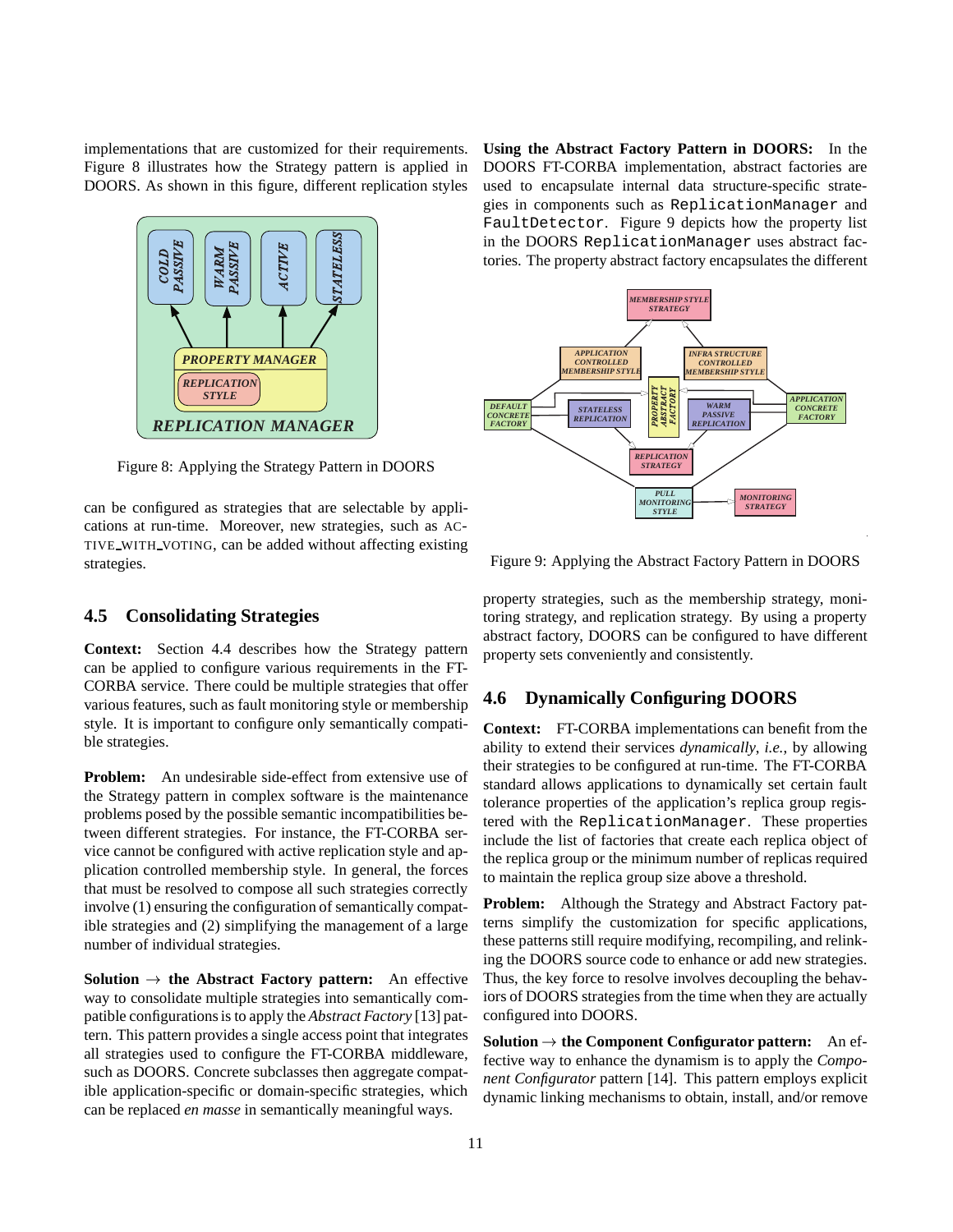the run-time address bindings of custom Strategy and Abstract Factory objects into the service at installation-time and/or runtime.

**Using the Component Configurator pattern in DOORS:** DOORS's ReplicationManager and FaultDetector use the Component Configurator pattern in conjunction with the Strategy and Abstract Factory patterns to dynamically install the strategies they require without (1) recompiling or statically relinking existing code, or (2) terminating and restarting an existing ReplicationManager or FaultDetector. Applications can use this pattern to dynamically configure the appropriate replication style, monitoring style, polling interval, and membership style into the DOORS FT-CORBA service. Figure 10 shows how these properties are dynamically linked. The use of the Component Configurator pattern



Figure 10: Applying the Component Configurator Pattern in DOORS

allows the behavior of DOORS's ReplicationManager and FaultDetector to be customized for specific application requirements without requiring access to, or modification of, the source code.

#### **4.7 Efficient Property Name-Value Lookups**

**Context:** The ReplicationManager of a FT-CORBA service is required to lookup the fault-tolerant properties of the object groups registered with it during object group creation and recovery. Properties are also located when an application retrieves them or overrides previous values. The FT-CORBA standard defines a hierarchical order in which properties must be found. First, the properties must be located for the object group that is the target of the request. If it is not found, then a lookup is made on a repository that holds properties for all object groups of the same type. If that lookup also fails, another lookup is performed on the domain-specific repository that acts as the default for all the object groups that are registered with the ReplicationManager.

**Problem:** The hierarchical lookup ordering mandated by the FT-CORBA standard underscores the need for an efficient strategy to locate fault-tolerance properties. Thus, the force that must be resolved involves efficient lookups of faulttolerance properties guided by the order specified in the FT-CORBA standard.

**Solution**  $\rightarrow$  the Chain of Responsibility pattern and per**fect hashing:** An efficient way to perform hierarchical property lookups is to use the *Chain of Responsibility* pattern [13], which decouples the sender of a request from its receiver, in conjunction with *perfect hashing* [21] to perform optimal name lookups. The Chain of Responsibility pattern links the receiving objects and passes the request along the chain until an object handles the request. Perfect hashing is applicable because the number of properties supported by a ReplicationManager can be configured *a priori*.

**Using the Chain of Responsibility pattern and perfect hashing in DOORS:** Since the fault-tolerance properties supported by a ReplicationManager are determined *a priori*, the DOORS service uses a perfect hash function generated by GNU gperf [21] to perform an  $O(1)$  lookup on the property name. The Chain of Responsibility pattern is applied by passing the request from one hash table to the other until the property is found or the search fails, as illustrated in Figure 11.



Figure 11: Applying the Chain of Responsibility Pattern in DOORS

### **5 Concluding Remarks**

A growing number of CORBA applications with stringent performance requirements also require fault tolerance support. To